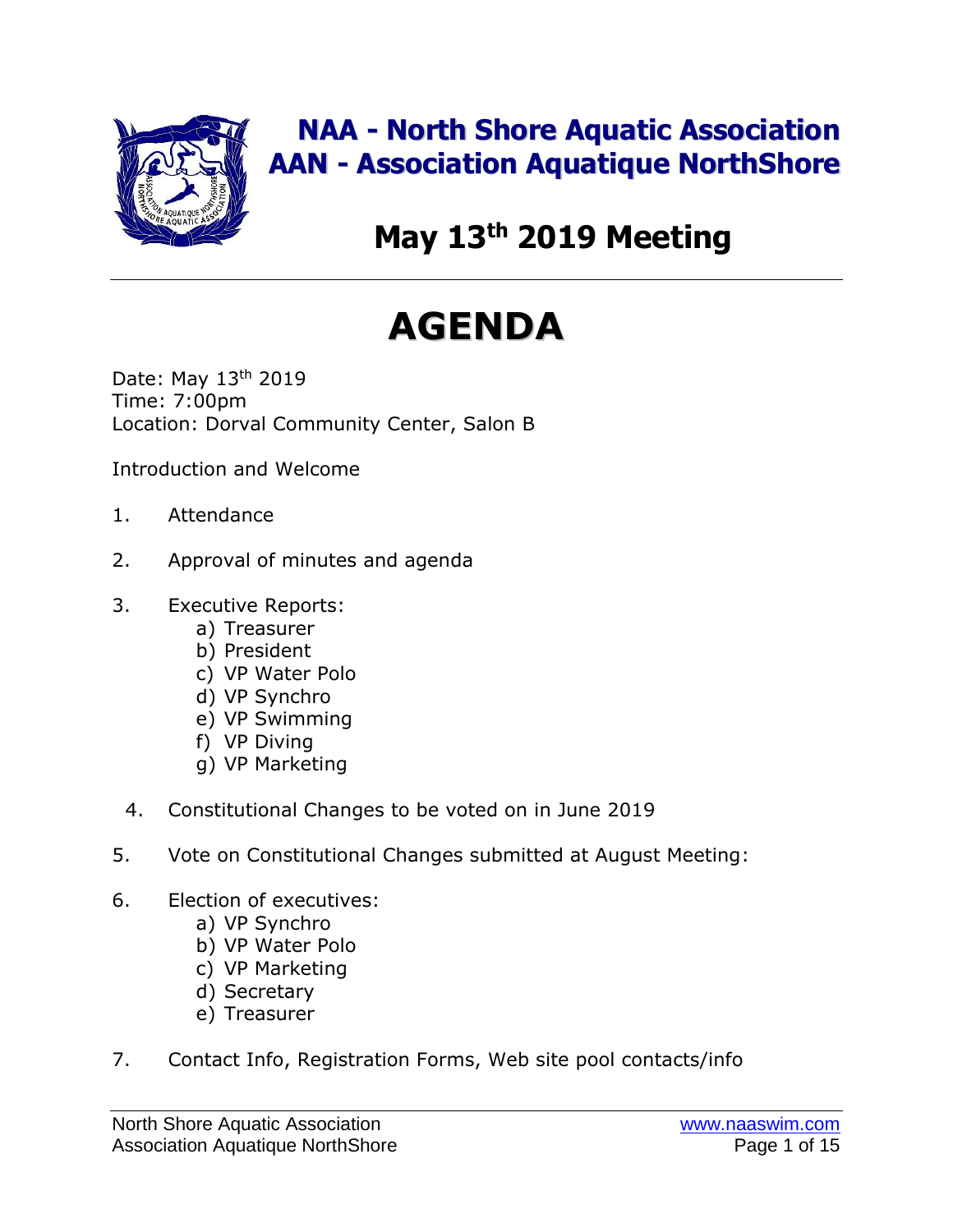- 8. Proposals for Constitutional Changes to be voted on in June 2019
- 9. New Business / Announcements
- 10. Next Meeting Details (June 17<sup>th</sup> 2019, Dorval Community Center)
- 11. Call for adjournment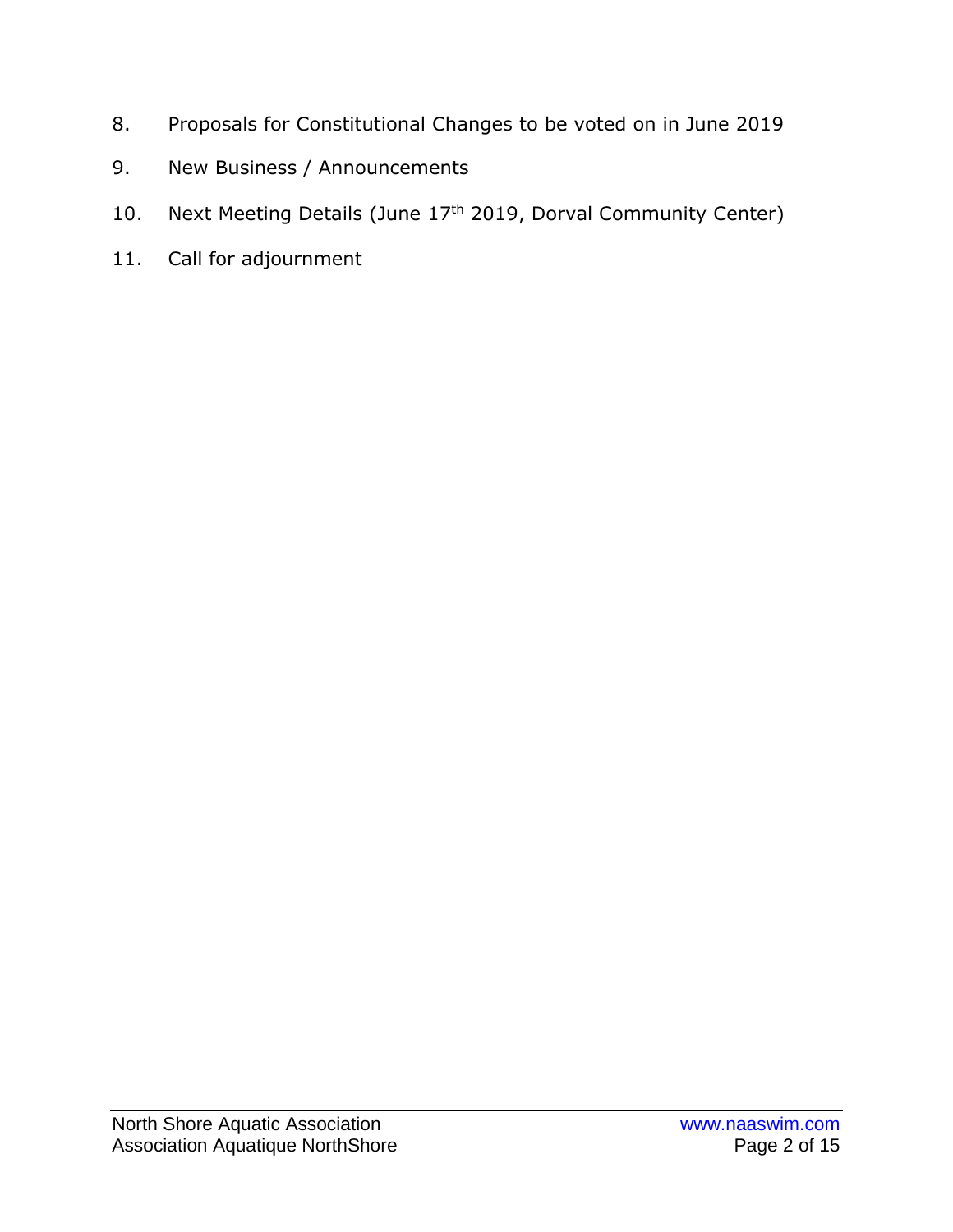#### **Proposal #1 – Head judges must be certified**

By Ashley Kennedy, VP Diving

Reason: Every year there are complaints about the head judges not following proper rules. This can be easily avoided if all head judges receive the same training.

Add

# 4.3.9.1

All referees are required to attend a judge's clinic at the beginning of the season, unless they have taken an official judge training through a winter club. The date, time, and location of the judge's clinic will be determined by the VP of Diving.

# 4.3.9.2

All pools who use a referee who has not gone to the clinic each year or who is not certified through a diving club, will receive a point deduction of fifty (50) points for every meet with an unqualified referee.

**\_\_\_\_\_\_\_\_\_\_\_\_\_\_\_\_\_\_\_\_\_\_\_\_\_\_\_\_\_\_\_\_\_\_\_\_\_\_\_\_\_\_\_\_\_\_\_\_\_\_\_\_\_\_\_\_\_\_\_\_\_\_\_\_\_\_\_\_\_\_\_\_\_\_\_\_\_**

# **Proposal #2 – Change of definition of dive categories**

Reason: The current rule has two different interpretations within the same amendment. The proposed rule is what is used in winter diving. By Ashley Kennedy, VP Diving

Current

4.3.5

A diver in any age-group may not execute more than two (2) dives in any category but twist (Forward, backward, reverse, inward). For dives in the twist category, the grouping is defined by the direction (i.e. Forward dives with a twist are considered a forward dive and backward dives with a twist are considered backward dives) If a diver executes 2 dives from the same category, one MUST be a compulsory and the remaining an optional.

# **Change**

# 4.3.5

A diver in any age group may not execute more than two (2) dives in the same category (forward, backward, inward, reverse, twist). All twist dives, regardless of direction, are part of the same category. If a diver executes 2 dives from the same category, one MUST be a compulsory and the remaining an optional.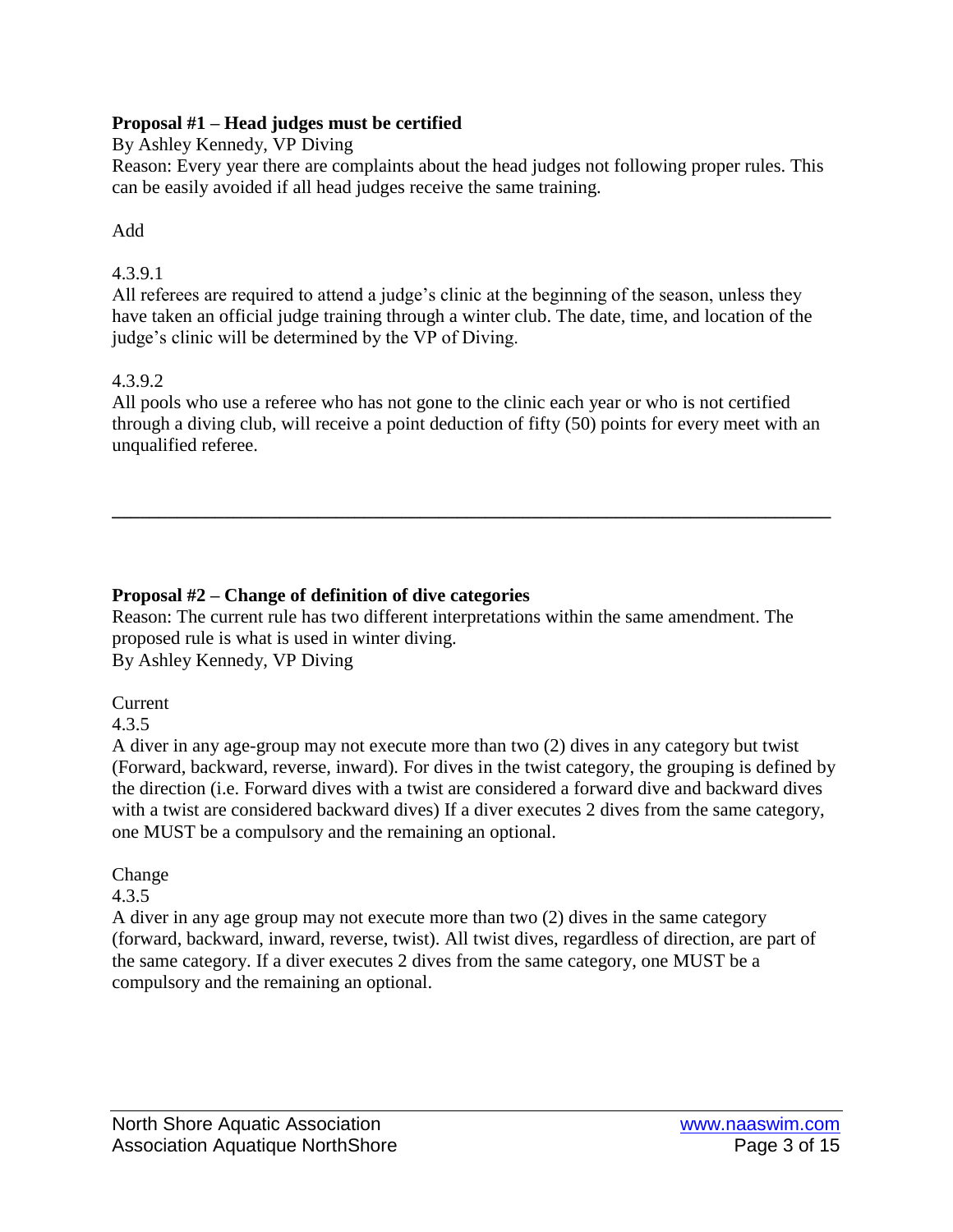#### **Proposal #3 – Removing diving sections**

Reason: We have been trying to find a fair solution for several seasons to make sure the correct divers end up at finals. By removing sections and having divers qualify for finals, you have a more representative sample of those divers who competed throughout the summer and their overall performance, rather than their performance from one night. The way sections work now, if a diver has one bad dive, they risk the chance of not qualifying even though they may have finished first at every dual meet of the summer. This does not provide a fair opportunity for divers.

**\_\_\_\_\_\_\_\_\_\_\_\_\_\_\_\_\_\_\_\_\_\_\_\_\_\_\_\_\_\_\_\_\_\_\_\_\_\_\_\_\_\_\_\_\_\_\_\_\_\_\_\_\_\_\_\_\_\_\_\_\_\_\_\_\_\_\_\_\_\_\_\_\_\_\_\_\_\_**

By Ashley Kennedy, VP Diving

#### Remove 4.2.1 and 4.2.1.1

4.2.1 An individual must compete in at least two (2) regular season diving competitions in order to be eligible to compete in section finals. Should a division comprise of less than six (6) teams, an individual must compete in at least one (1) regular season diving competition in order to be eligible to compete in section finals.

4.2.1.1 If a diver is found to have broken rule 4.2.1, that diver will be disqualified and all his/her points will be removed from their team's total.

#### Current

4.4.8

The host pool must deliver a copy of the official score sheet to the VP of Diving within fortyeight (48) hours of the end of the meet. There will be a penalty of 50 points if the score sheet is not handed in on time. An additional 25 points will be deducted for each subsequent week that score sheet is not handed in. The VP of Diving will determine the location for delivery of the score sheet at the beginning of each season.

#### Change

The host pool must deliver a copy of the official score sheet and their diver sheets to the VP of Diving within forty-eight (48) hours of the end of the meet. There will be a penalty of 50 points if the score sheet is not handed in on time. An additional 25 points will be deducted for each subsequent week that score sheet is not handed in. The VP of Diving will determine the location for delivery of the score sheet at the beginning of each season.

#### Current

#### 4.5.1

A total of five (5) judges (one of which will be the referee) shall be used at each Section Finals event and the Championship Meet. All judges for these events will be provided by the VP of Diving.

#### Change

A total of five (5) judges (one of which will be the referee) shall be used at the Championship Meet. All judges for this event will be provided by the VP of Diving.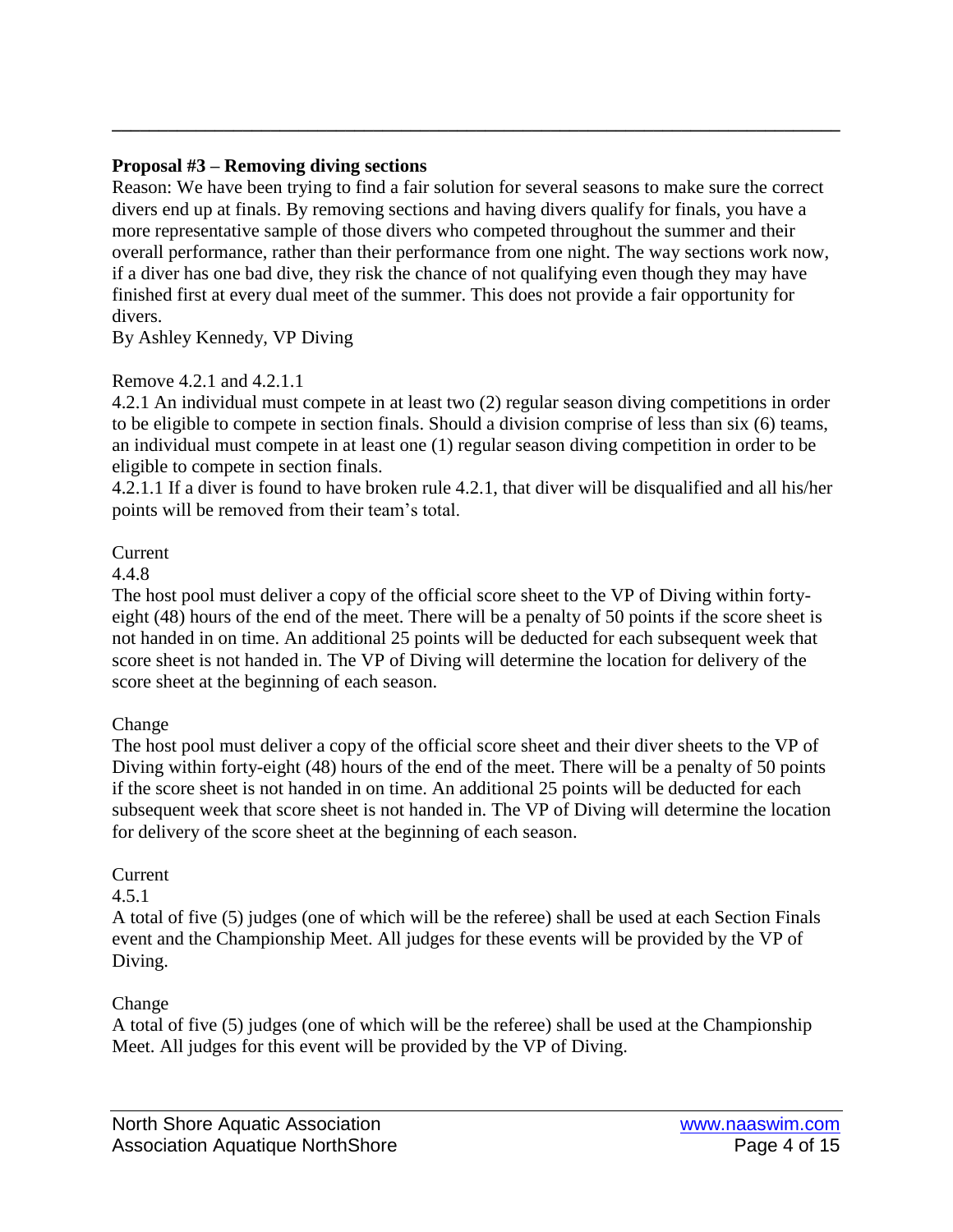#### Remove 4.5.2

A maximum of twelve (12) divers from each pool (three (3) pre-juniors, three (3) juniors, three (3) intermediate, three (3) seniors) compete in section finals, provided that each competitor is considered eligible (see rule 4.2.1)

#### Current

## 4.5.5

All individual diver sheets from all section finals and championship events must be given to the VP of Diving following the end of the competition.

#### Change

All individual diver sheets from championship events must be given to the VP of Diving following the end of the competition.

Remove all of 4.6 – Preliminary Section Finals Competitions

Merge 4.5 and 4.7

#### Current

4.7.1

The NAA diving championship shall be held each year in august, once each section final event has been completed.

Change The NAA diving championship shall be held each year in august.

Current 4.7.2 A total of twelve (12) divers shall compete in each age-group (Six (6) from each division). Change Only those divers who qualify will attend

#### Current

#### 4.7.3

Should a diver be unable to compete in the Championship, an alternate will take his or her place. The alternates are expected to be present at the Championship event, in the chance that such a situation may occur.

#### Change

Should a diver be unable to compete in the Championship, no alternate will take his or her place.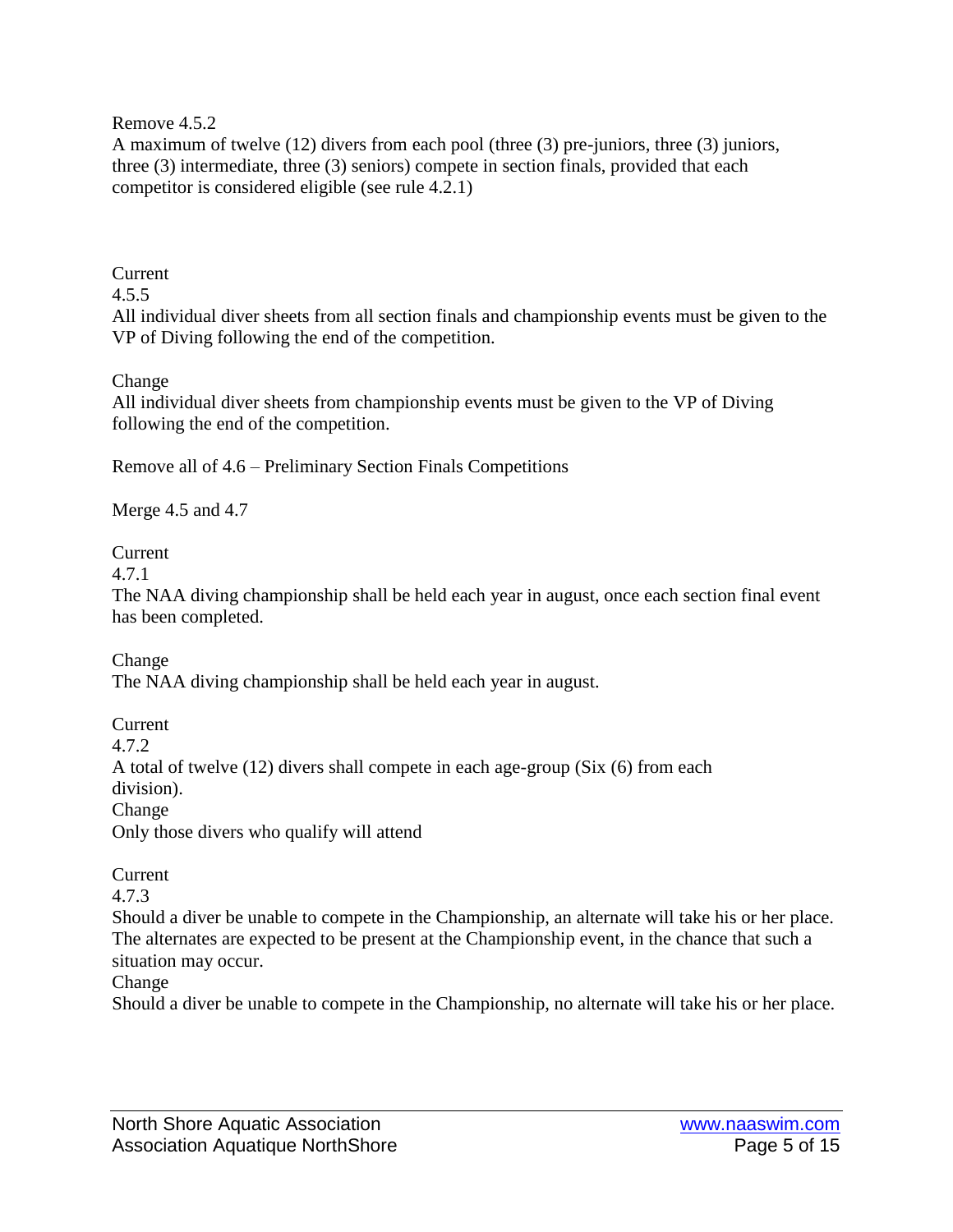Remove 4.7.4

If no alternate is available from the affected division the seventh (7) place finisher in the other division will be eligible to take their place.

Add NEW section 4.6

4.6 – Qualifying for NAA Diving Championships

4.6.1

In order to qualify for NAA Diving Championship, a diver must finish in the top 3 in at least 3 dual meets.

4.6.2

A diver must finish in the top 3 in the same age group in order to qualify (i.e. A diver cannot qualify if they placed  $1<sup>st</sup>$  in Junior twice and  $1<sup>st</sup>$  in intermediate twice).

4.6.3

A diver must attend the Championship meet in the age group in which they qualified. 4.6.4

If a diver qualifies in two (2) age groups, they must choose one in which to compete. 4.6.5

The VP of Diving will send an updated document at the end of each week with the results of each pool (in order for coaches to keep track of who has finished in the top 3).

**\_\_\_\_\_\_\_\_\_\_\_\_\_\_\_\_\_\_\_\_\_\_\_\_\_\_\_\_\_\_\_\_\_\_\_\_\_\_\_\_\_\_\_\_\_\_\_\_\_\_\_\_\_\_\_\_\_\_\_\_\_\_\_\_\_\_\_\_\_\_\_\_\_\_\_\_\_\_**

# **Proposal #4**

Proposed Amendements - EPRA

2.5.13: At The Time Trials, an event sheet (program) including the heat and lane of all participating swimmers shall be provided to the stroke & turn judges at the officials meeting prior to the start of the competition.

\*reasons why:

-to ensure that all officials are better informed of the progression of the meet and who is swimming.

-to ensure that the identification and communication of infractions to officials is facilitated.

2.7.3: In the decision to postpone The Time Trials or the Championship meet, a meeting and a vote shall take place involving the head coach and one (1) executive committee member from each participating pool.

\*reasons why:

-to ensure all participating pools are involved in the discussion and the decision of postponing the competition.

**\_\_\_\_\_\_\_\_\_\_\_\_\_\_\_\_\_\_\_\_\_\_\_\_\_\_\_\_\_\_\_\_\_\_\_\_\_\_\_\_\_\_\_\_\_\_\_\_\_\_\_\_\_\_\_\_\_\_\_\_\_\_\_\_\_\_\_\_\_\_\_\_\_\_\_\_\_\_**

-to ensure fairness and objectivity is maintained during the deciding of whether or not to postpone the competition.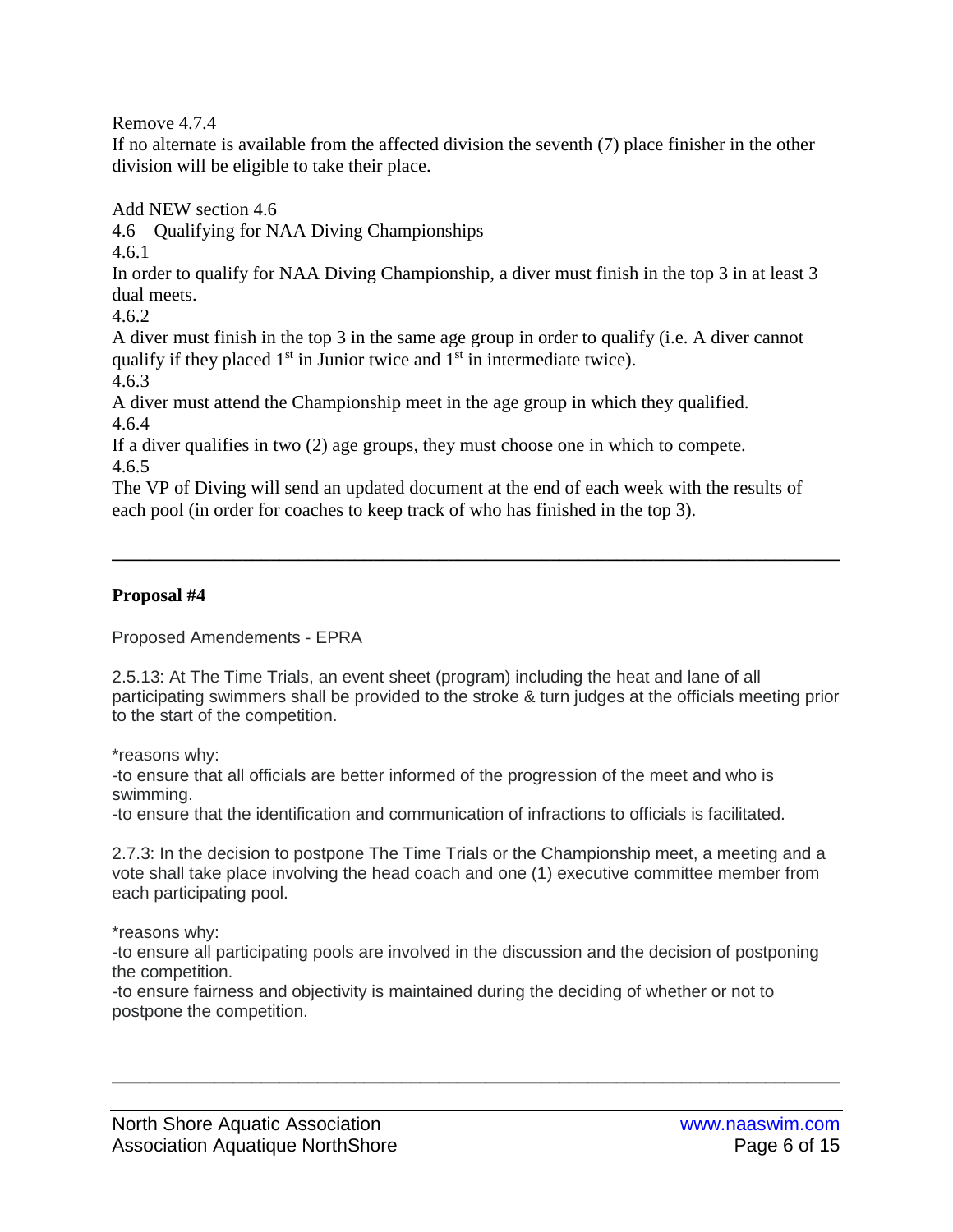# **Proposal #5**

Submitted by: Peter Korsos – addition of 40 plus age category, mixed relay.

Constitution change: Swimming 2.1 general 2.1.1 The recognized events for categories ADD a 40 plus age group Mixed relays in 2019. 2 male and 2 female\*\*\* Keep all other age groups the same. Open would become 15- 39 in open relays.

Note 1: This change would not alter the Open stroke swim age category and all current constitutional rules governing number of swims and relay types would apply.

Note 2: \*\*\* Option to enable any pool to swim 6 swimmers instead of 4 in the mixed relay at which point it would become exhibition.

Swimmers would swim 25m and use the current 8 & amp; under rule on shallow end takeovers.

To all concerned:

This proposal's aim is to create a new age category relay race during the summer swim season's 5 meets

plus Time Trials and Big Meet.

It would be an evolving proposition in an effort to raise awareness and participation. As a parent and

former (long long time ago) swimmer I have found it fun to participate in the swim meets as alternate

for current open swimmers.

From a competitive standpoint it makes little sense to expect a 50 plus-old to beat anyone younger than

35 unless they have been national calibre swimmers, and we have a few, however, this is to make it

more fun, get parents into the water and create yet another family experience at our Pools. It opens another avenue for parents who may not have been competitive or high calibre

swimmers, like me, to participate.

Therefore, OPEN would become 15-40 which while still daunting for a 15-16-year-old, would make it

more representative, and then, there would be a 40 plus age category. Many of the pools have young

kids in the sub 10-11 year old category which a friend of mine reminded me so likely parents are in their

 $40$ 's.

Originally, I thought of keeping to the open rules, 4 X 50 relay, however some parents have said they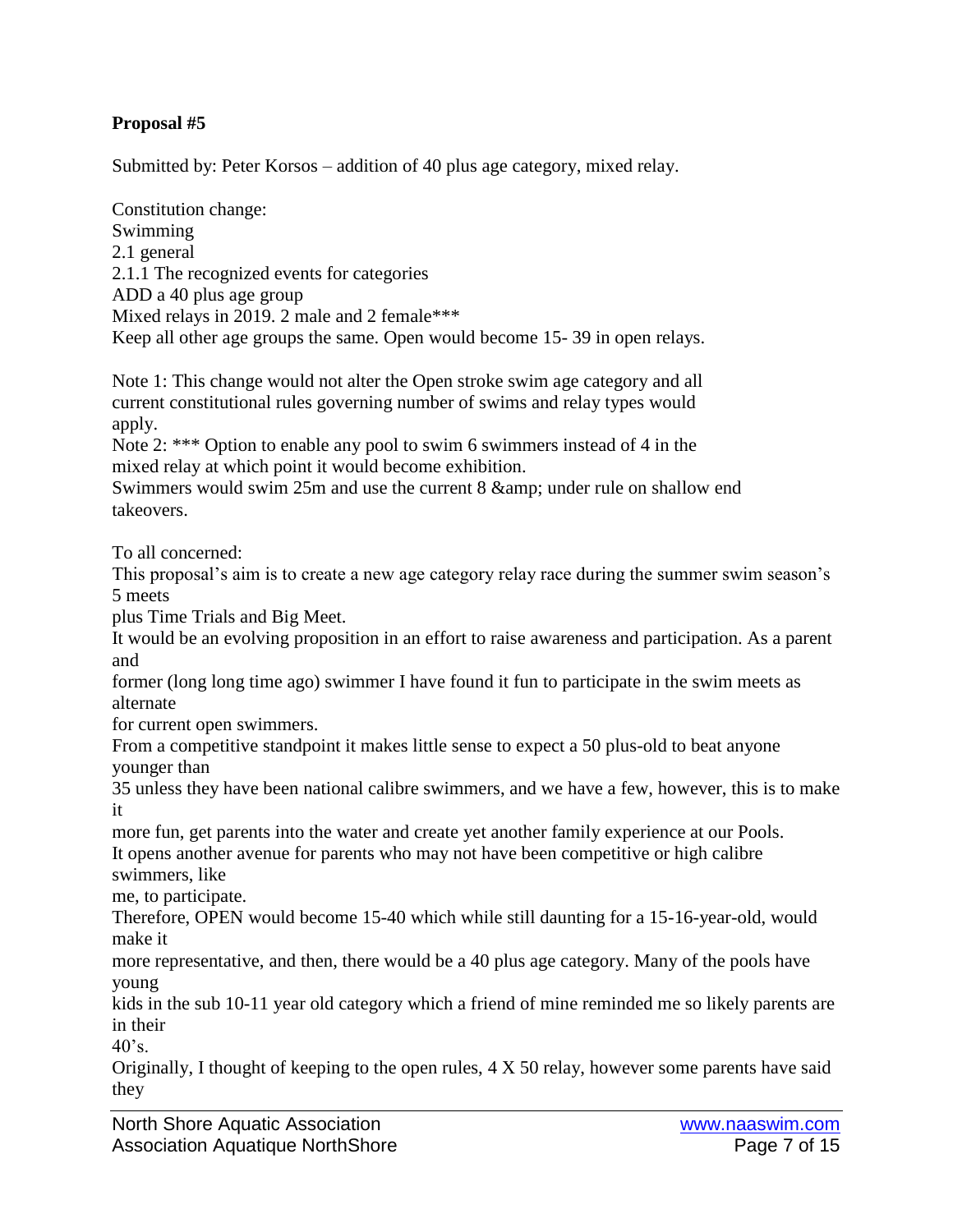could swim 25 but not 50.

Therefore, I am suggesting this be a formal event (read points) but that to the discretion of the visiting

pool, can comprise of more than 4 swimmers.

If there are more than 4 swimmers, then the 8 and under wall rules apply. However, this would be

maxed to 6 swimmers. (open to change)

Both pools would use the same number of swimmers.

The race would be Freestyle or Medley choice going to home pool.

I am hoping that we can pass this proposal and am very open to possible changes to get it passed and

make it fun, exciting and another reason the NAA is trying to make changes to attract families and make

**\_\_\_\_\_\_\_\_\_\_\_\_\_\_\_\_\_\_\_\_\_\_\_\_\_\_\_\_\_\_\_\_\_\_\_\_\_\_\_\_\_\_\_\_\_\_\_\_\_\_\_\_\_\_\_\_\_\_\_\_\_\_\_\_\_\_\_\_\_\_\_\_\_\_\_\_\_\_**

it about everyone.

# **Proposal #6**

Synchro Changes – By Annemarie Salama-Siroishka

**Current** 

3.3.13 In Team competition, whether Preliminaries or Finals, one half (1/2) point shall be added to the Total Score for each additional competitor over four (4) in any one team up to a maximum of 8 competitors.

New

3.3.13 In Team competition, whether Preliminaries or Finals, two tenths (0.2) of a point shall be added to the Total Score for each additional competitor over four (4) in any one team up to a maximum of 9 competitors.

**\_\_\_\_\_\_\_\_\_\_\_\_\_\_\_\_\_\_\_\_\_\_\_\_\_\_\_\_\_\_\_\_\_\_\_\_\_\_\_\_\_\_\_\_\_\_\_\_\_\_\_\_\_\_\_\_\_\_\_\_\_\_\_\_\_\_\_\_\_\_\_\_\_\_\_\_\_\_**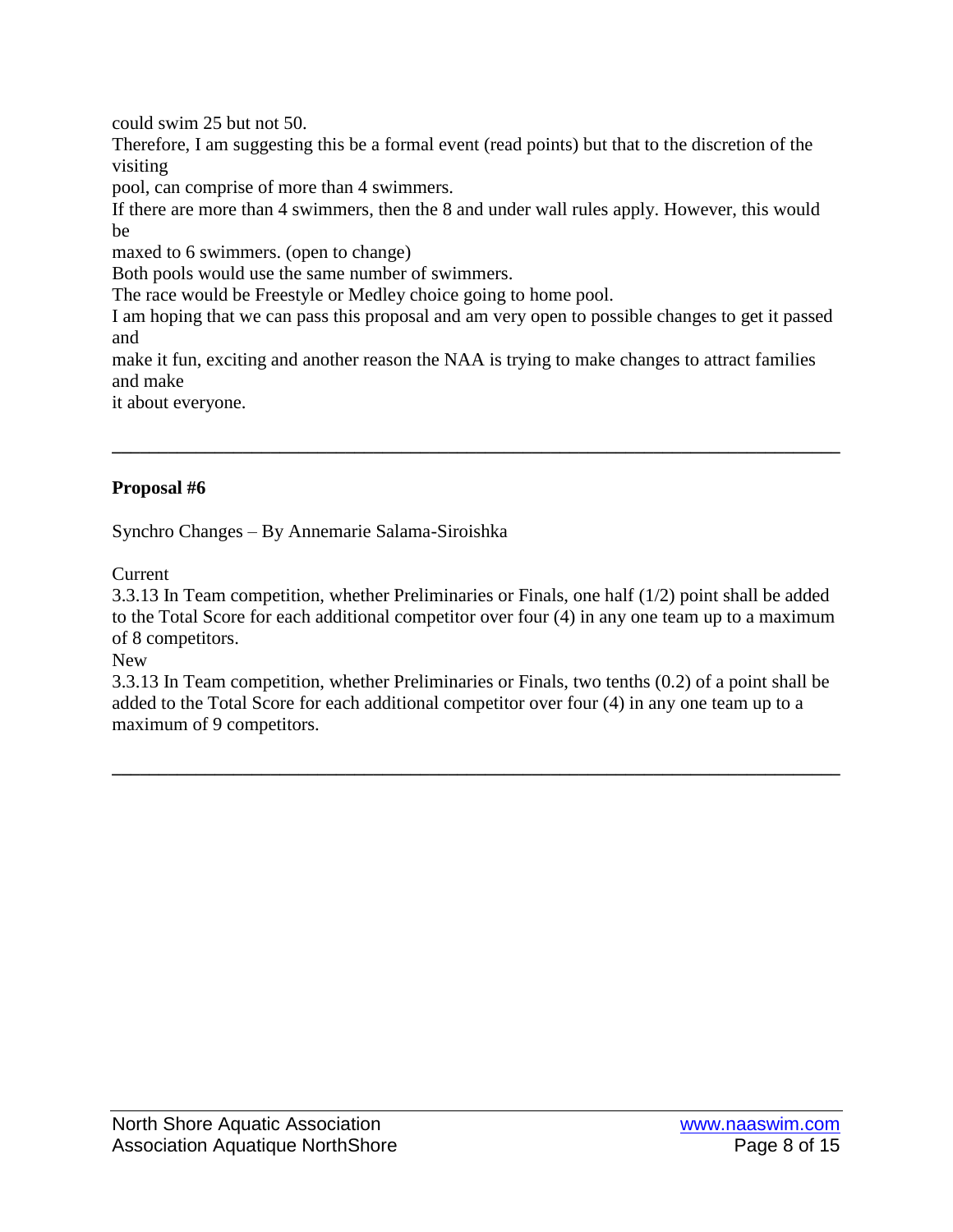Minutes from NAA meeting held on August 27 th

2018 at Sarto Desnoyers

Meeting opened at 7:00pm by Daniel Sikorski. Attendance:

 $\Box$  Absent: CSL and FOR. VER present with one vote. All other pools present with 2 votes.

Absent from NAA Executive: Jenn Robert (Secretary) and Brandon Adams (VP of Competitive

Swimming). Remaining executives present.

Nomination of Ingrid for secretary for this meeting.

Approval of June 20 th meeting minutes: Approved by Chris V. Seconded by Rick.

Approval of agenda: proposed by Dave to add a point about code of conduct before new business announcements. Missing names of those who gave approval and seconded the motion

Treasurer Report (Ingrid Oldenburg)

\$299.25 account balance.

Most pools respected the fee payment deadline this year. No late charges had to be applied. Funds were available for everything required but the closing balance is low; possibility of fees having to

be raised for the 2019 season.

President Report (Daniel Sikorski):

Thank you to all pools for making 2018 a great summer, it's a privilege to be a part of this organization.

Some swimming records were broken this summer.

The NAA is looking for new sponsorship opportunities.

The NAA needs to work on constitutional literacy for next season in order to be prepared for discussions

and situations.

Code of conduct to be elaborated upon. Discussion to be continued in constitutional proposals.

VP of Swimming Report (Brandon Adams):

Time trials brought forward some challenges. I believe some changes and amendments are needed.

Previous amendments were a success.

Big Meet ran very smoothly and was the most problem-free in recent memory. Thanks to the host pools of time trials and Big Meet.

VP of Synchro Report (Annemarie Salama-Siroishka):

The 2018 season ran very smoothly and pool preparation was a big part of this. The coaches did a good

job with submitting forms.

Overall synchro team scores:

□ Glenmore 538

 $\Box$  Fairview 528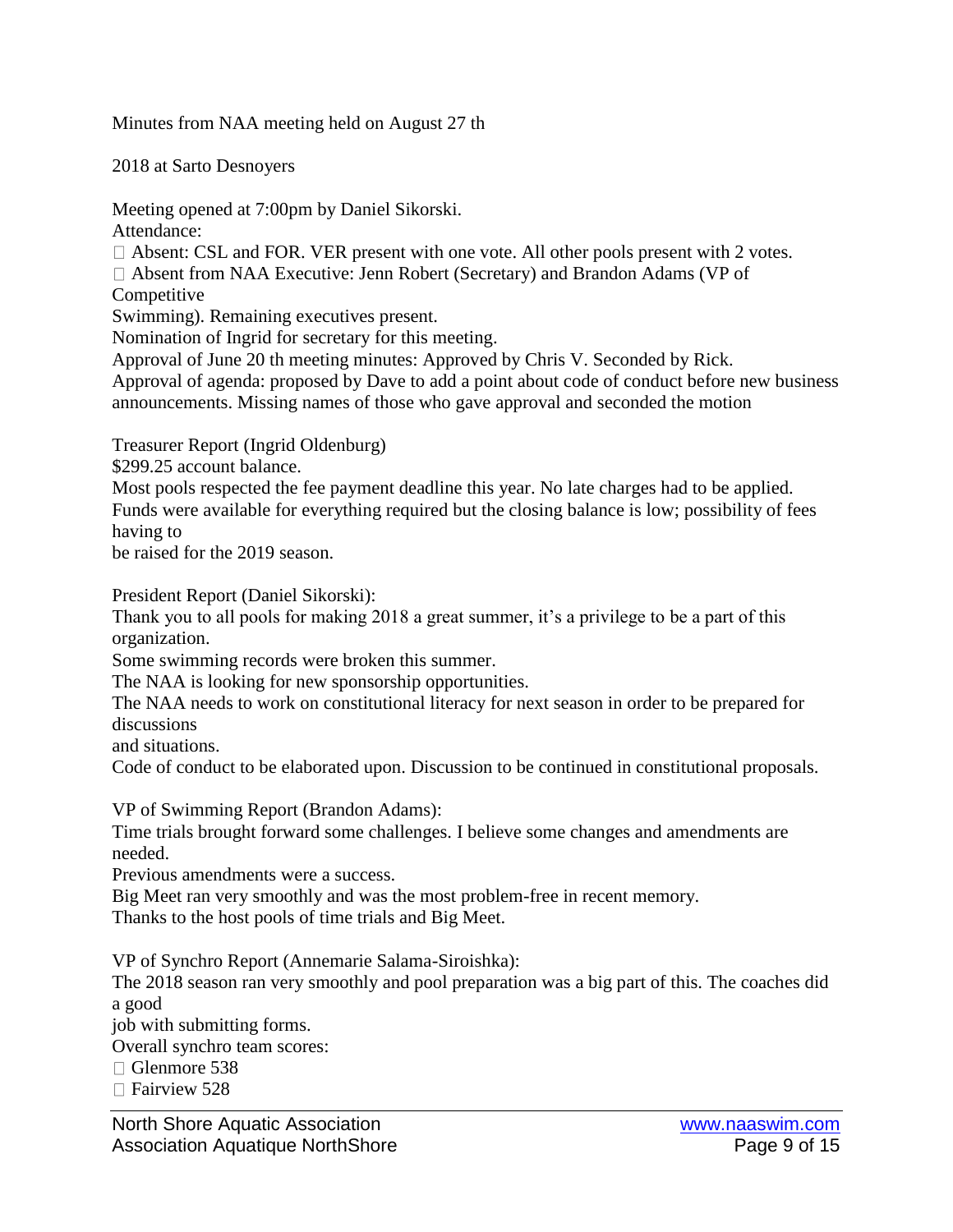$\Box$  Ecclestone 500

VP of Diving Report (Ashley Kennedey):

 $\Box$  Thorndale 1410 (wins A division)

 $\Box$  Ballantyne 992.75 (wins B division)

 $\Box$  Westminster 802 (moving down)

 $\Box$  Ecclestone (moving down)

A few hiccups at the beginning of the season due to pools dropping out.

Ecclestone will move down to division B to even out the number of pools in each division.

VP of Water Polo Report (Taylor Vijh):

The season ran quite well. Thanks to the host pools for playoffs and finals.

2018 saw an increase in participation of girls and more female teams.

New rule to be suggested for the future which determines age according to participant's age as of January 1 of the current year. Currently, the cut-off date is participant's age as of June 30. The aim is to

increase participation, especially on girls' teams.

Constitutional Proposals (details provided under separate cover):

 $\Box$  Diving VP (Ashley Kennedey) proposes that whomever is going to be the head judge must be certified by a winter diving club or come to the diving clinic at the beginning of the season. This forces everyone to know the constitutional rules and be on the same page. Point deduction to the host pool would accompany any diving meet where there is no certified head judge. Add Diving sections 4.3.9.1 and 4.3.9.2.

 $\Box$  Diving VP (Ashley Kennedey) proposes a change to the definition of the diving categories. Current rules have contradictory language. Forward, backward, inward, reverse and twist would be 5 different categories. Modify Diving section 4.3.5.

 $\Box$  Diving VP (Ashley Kennedey) proposes to remove section meets and require pools to qualify for

finals based on running tally during the summer. Top 3 divers per category would go to finals. This would make the caliber of divers more representative. Divers would have to compete in at least 3 meets to qualify for finals. Remove Diving sections 4.2.1, 4.2.1.1, 4.5.2, all of 4.6, and 4.7.4. Modify Diving sections 4.4.8, 4.5.1, 4.5.5, 4.7.1, 4.7.2 and 4.7.3. Merge Diving sections 4.5

and 4.7 into a new section 4.6.

Elm Park proposes to have a program at Time Trials for each official to have a list of swimmers

per lane (heat sheet). Removes the possibility of mix-ups and accidental errors. Add Swimming section 2.5.13.

 $\Box$  Elm Park proposes that if we decide to postpone Time Trials or Big Meet, there would be a meeting beforehand including the head coach at one committee member from each pool. This would ensure fairness in the decision. Add Swimming section 2.7.3.

VP of Synchro Report (Annemarie Salama-Siroishka) proposes that a half point be added to the

total score for each additional competitor over four (4) in any one team, to a maximum of 8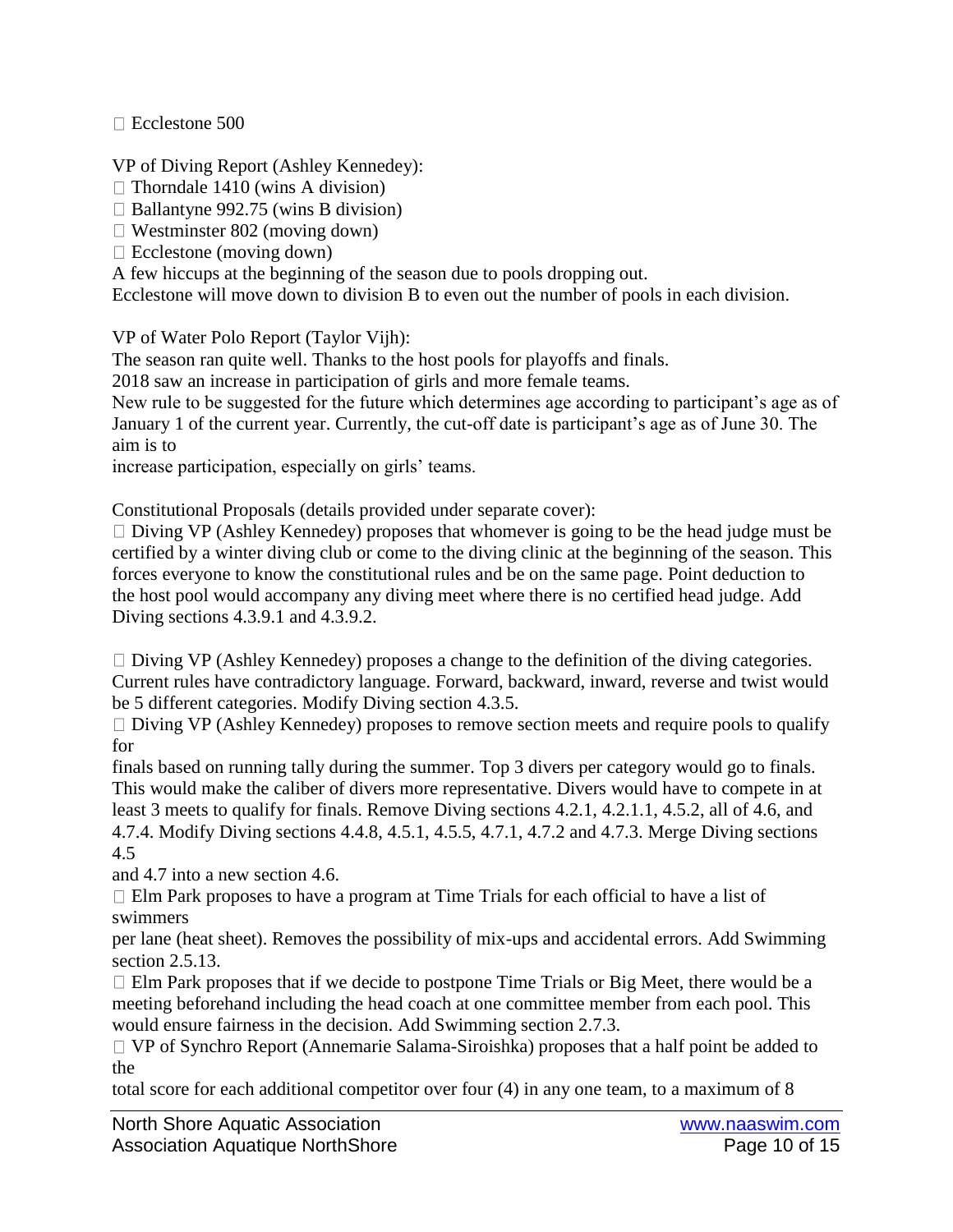competitors. The goal is to show the value of the routine and to promote participation. Modify Synchro section 3.3.13.

 $\Box$  ECC proposes that the VP of waterpolo uses an ordered list of criteria to determine participation

in playoff competitions between two teams having equal records. Modify to Waterpolo section 5.5.4.1.

 $\Box$  ECC proposes that a forfeit is scored according to how much notice is given. Modify Waterpolo

section 5.4.5.

 $\Box$  ECC proposes that any tam that has a BYE will be grated a WIN with a score of 1-0 in the score

results. Modify Waterpolo section 5.4.6.

 $\Box$  ECC proposes that any team shall not win by more than 7 goals. Modify Waterpolo section 5.4.7.

 $\Box$  ECC proposes that pools affiliated with any event not scheduled by the end of the June of the current year be fined \$50 by the NAA.

 $\Box$  ECC proposes adding a provision in the constitution for determining if an event is postponed or

moved to an alternate date in the case of a rain or storm delay.

 $\Box$  ECC proposes adding a provision in the constitution for all event start times.

 $\Box$  ECC proposes that the NAA purchase a proper underwater speaker for synchro meets and lend it

to pools hosting these types of events. Each pool would contribute to this cost.

 $\Box$  ECC proposes that the sound quality for synchro events is evened off for all pools ahead of all competitions. Modify Synchro section 3.3.9.

Voting on these proposals will take place at the May 2019 meeting.

Non-Constitutional Proposals:

 $\Box$  Peter Korsos proposes to organize a swim/run event to raise awareness of the outdoor pool community. He will further discuss this with municipalities to assess the resources required and available.

2019 Calendar

Calendar reviewed. No change to structure of calendar or order of events.

Awarding of Events Swimming Big Meet GLE A Time Trials WES B Time Trials SUR C Time Trials WPK Summer Swim Meet WAL Synchro Senior Finals VYC Junior Finals THO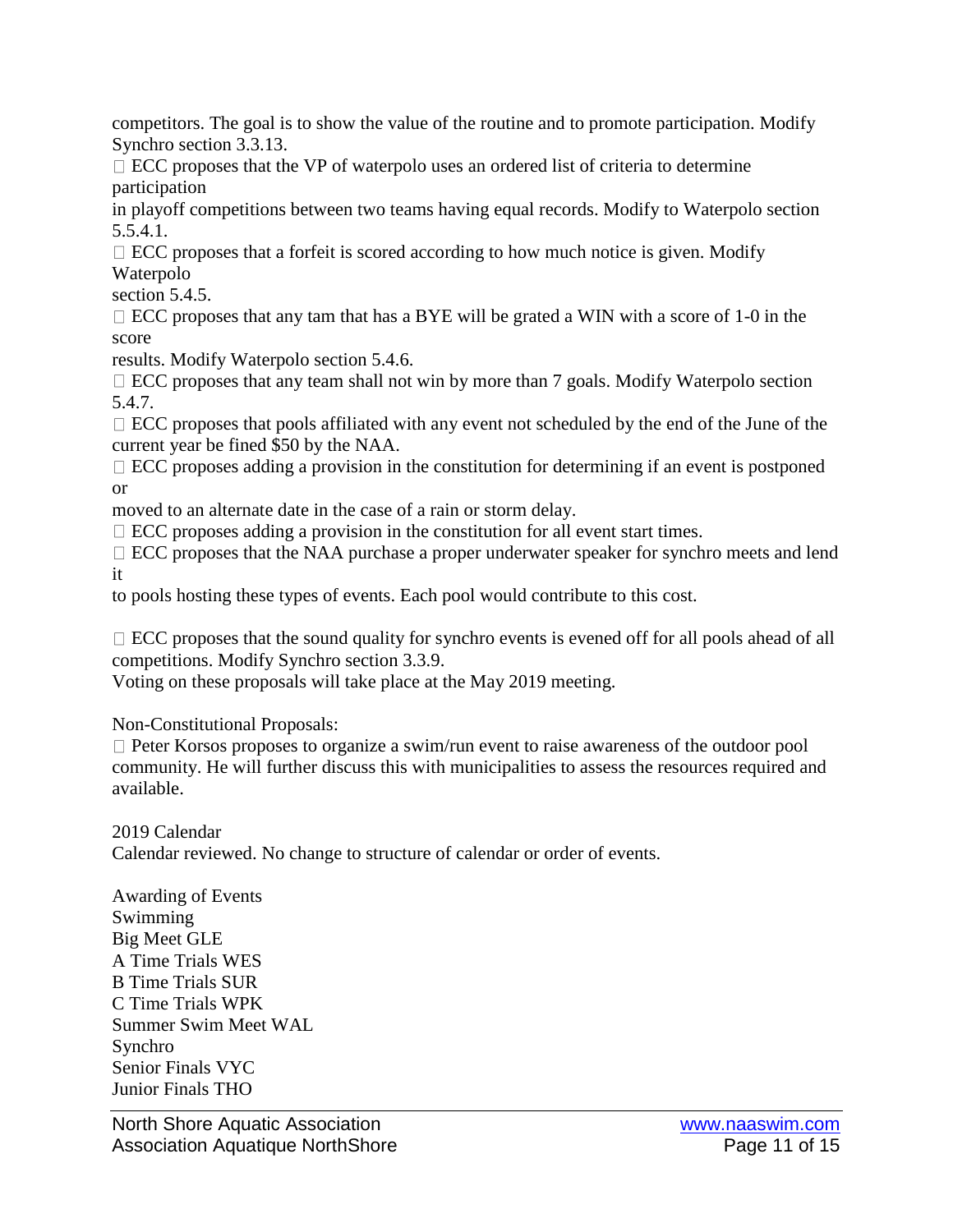Pre Junior Finals ELM Junior Prelims ECC Senior Prelims WPK Diving Diving Finals FVW A Sections FVW B Sections TMR Waterpolo Finals VYC Playoffs #1 ECC Playoffs #2 ELM Events with multiple bids: Big Meet: GLE, ECC □ Summer Swimmers Meet: VYC, WAL □ Waterpolo Finals: VYC, ELM

New Business/Announcements

□ Code of conduct: the NAA lacks a clear process for the "hearing" when a penalty is issued. Proposal to form a committee to handle the process of a code of conduct claim. Valleycrest board member will draft a proposal to be shared at the May 2019 meeting. Anyone involved with the NAA (coaches, parents, athletes, volunteers) that is considering participating in this committee should communicate with Daniel.

All trophies to be returned to the Sarto Desnoyers Community Center as soon as possible. Next Meeting: May 13, 2019 at the Sarto Desnoyers Community Center in Dorval at 7:00pm. Meeting adjourned at 8:15pm - Unanimous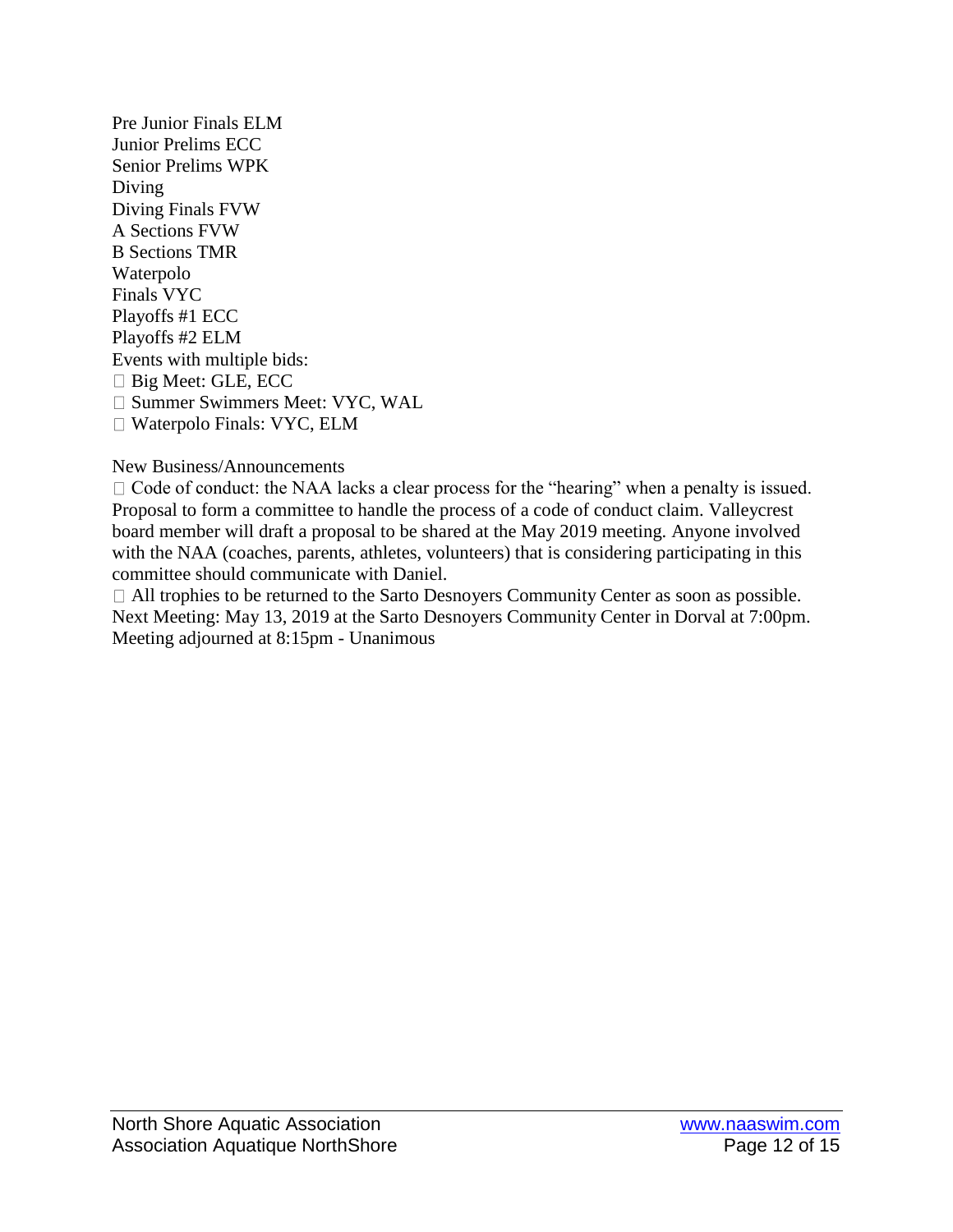Constitutional Changes to be voted on in June 2019

**Proposal #1**

# **SYNCHRO**

# Current:

3.3.13

In Team competition, whether Preliminaries or Finals, one half (1/2) point shall be added to the Total Score for each additional competitor over four (4) in any one team up to a maximum of 8 competitors.

**Counter Proposal to Annemarie's proposal** – As Canada Artistic Swimming (formerly Synchro Canada) No longer applies penalties, you are judged on your Swim, the NAA should follow that lead.

#### **From the Canada Artistic Swimming (formerly Synchro Canada) Rule Book.** 4.7.2 Routines/Scoring (g):

iii) Routine Adjusted Score

1) Applicable penalties and deductions shall be subtracted to obtain the Routine Adjusted Score.

2) In Canada, there is no deduction for teams with less than eight (or ten in the case of Provincial age group, Masters or Free Combination routines) members.

# **Change:**

# 3.3.13

To Follow Canada Artistic Swimming (formerly Synchro Canada) rule 4.7.2 Routines/Scoring (g)

iii) Routine Adjusted Score

There will be no points added to the Total Score for teams over four (4) competitors.

\_\_\_\_\_\_\_\_\_\_\_\_\_\_\_\_\_\_\_\_\_\_\_\_\_\_\_\_\_\_\_\_\_\_\_\_\_\_\_\_\_\_\_\_\_\_\_\_\_\_\_\_\_\_\_\_\_\_\_\_\_\_\_\_\_\_\_\_\_\_\_\_\_\_\_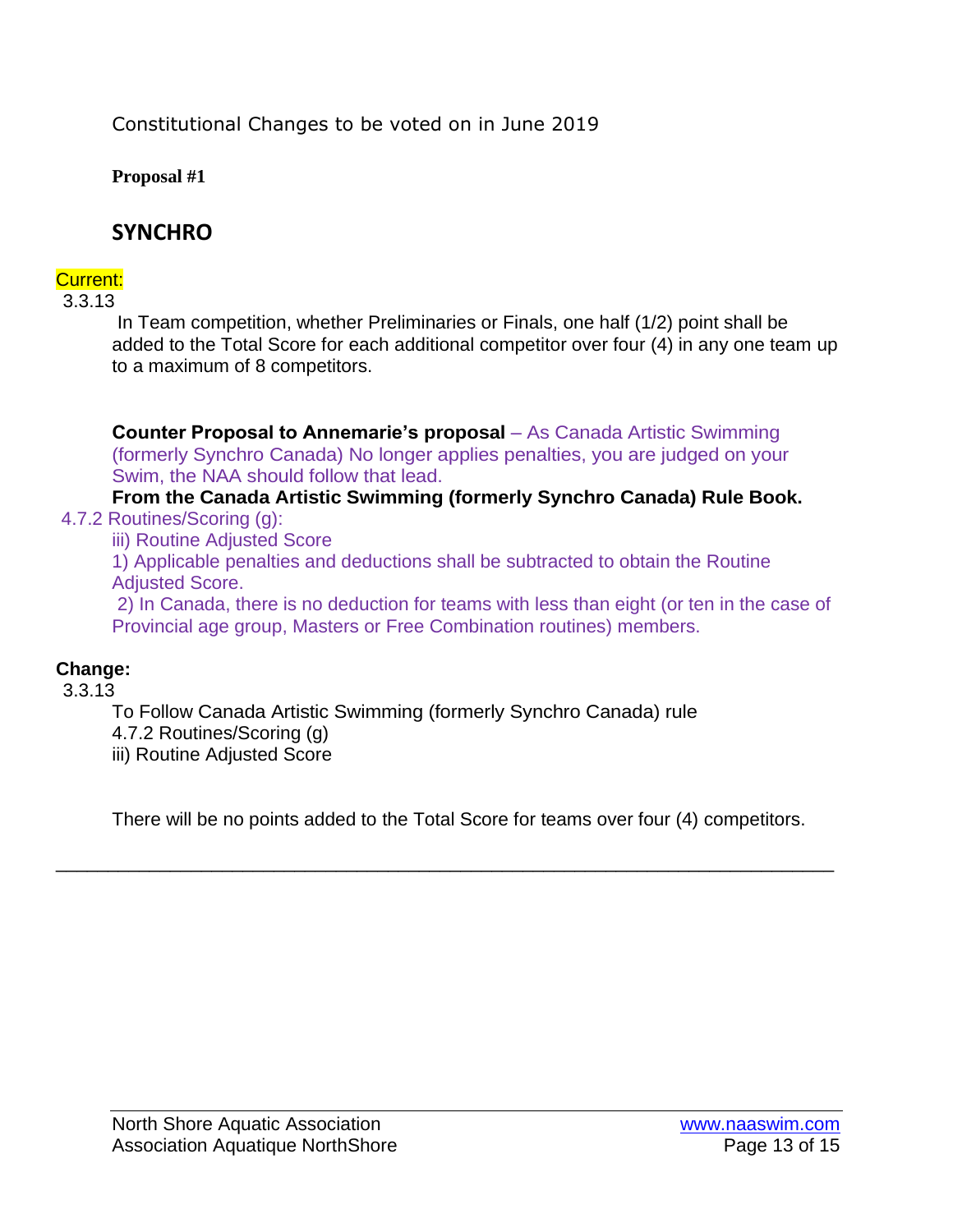**Proposal #2**

# **DIVING**

**Proposed Changes would make Diving very similar to Swimming Qualification for Big Meet, while taking into consideration Diving is a judged Sport…not a timed one.**

#### Current:

4.6.2 The six (6) highest scoring divers from each age-group will represent each division in the NAA diving championship meet.

## **Change:**

4.6.2 The combined top 12 scoring divers in each age-group from both Section finals events will move on to the finals, as long as both A and B Divisions have at least 3 Representatives. If not, than the finals field will be added to until it meets the required representatives to a Max of 15 Divers.

#### Current:

4.6.3 Should there be a tie for six (6th) place at the section finals, both divers will advance to compete in the Championship Finals event.

#### **Change:**

4.6.3 Should there be a tie for twelfth (12th) place at the section finals, both divers will advance to compete in the Championship Finals event.

# Current:

4.6.5 The alternates for each age-group will be the seventh (7th) and eight (8th) place finishers in that age group and division. Each division will have a total of eight (8) alternates (two (2) Pre-juniors, two (2) juniors, two (2) intermediates and two (2) seniors).

#### **Change:**

4.6.5 The alternates for each age-group will be the thirteenth (13th) and fourteenth (14th) place finishers in that age group. If neither the 13th or 14th place finisher in section finals is available, the alternate will be the following placed diver until an available alternate is found.

#### Current:

4.7.4 If no Alternate is available from the affected division the seventh (7) place finisher in the other division will be eligible to take their place.

# **Change:**

**Delete** 4.7.4…..If 4.6.5 change passes, as would now be a duplicate in Ref to Alternates.

# Current:

4.7.2 A total of twelve (12) divers shall compete in each age-group (Six (6) from each division).